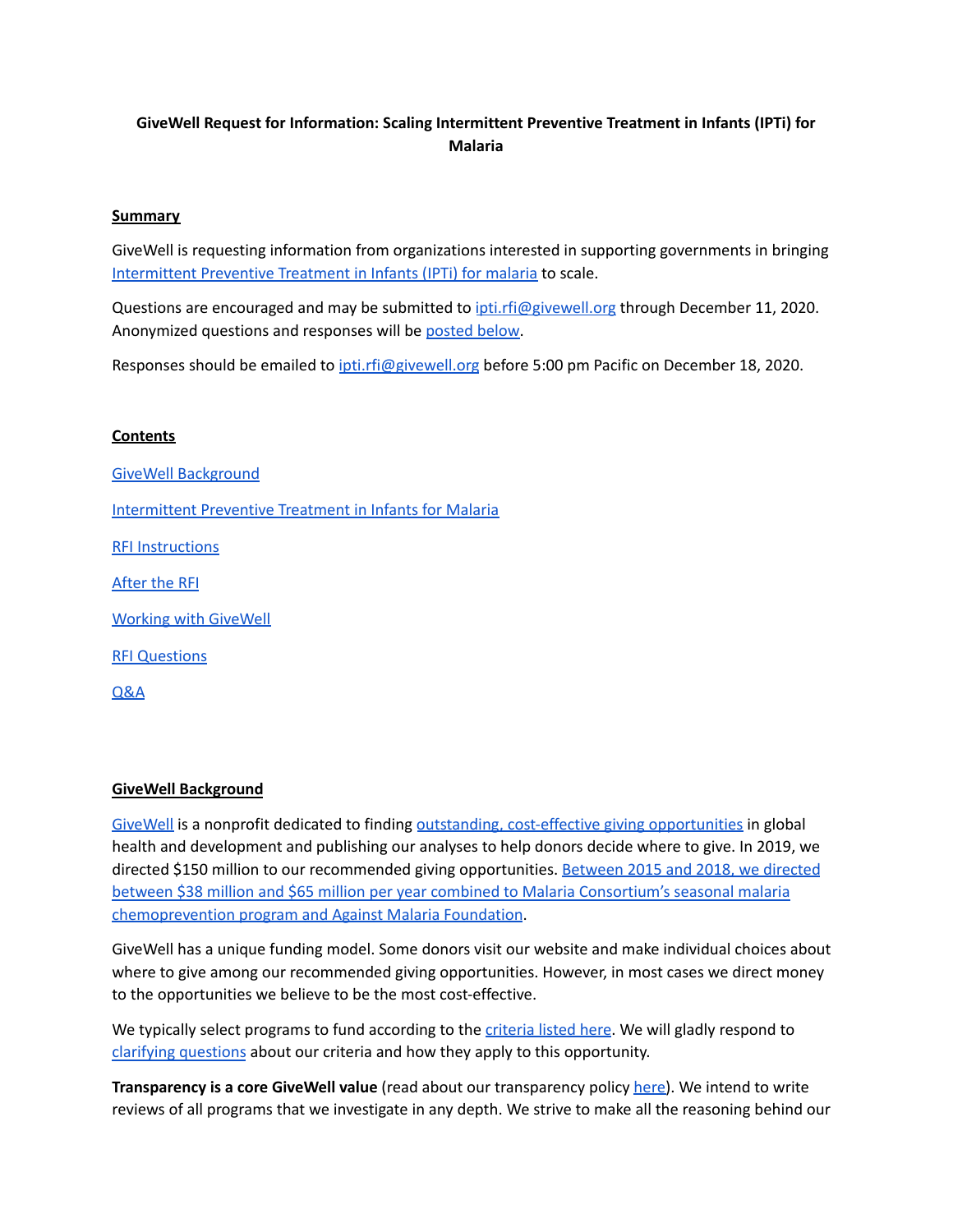decisions public for the benefit of donors deciding where to give, though we are open to [considering](https://www.givewell.org/charity-application-process#confidentiality) non-public [information](https://www.givewell.org/charity-application-process#confidentiality) in reviews. We will not publish any non-public information without organizations' explicit approval, and organizations always have the option of reviewing what we have written about them before we make it public. *We are not planning to publish materials submitted in response to this RFI, but we will publish information about organizations that receive planning and/or implementation grants.*

## <span id="page-1-0"></span>**Intermittent Preventive Treatment in Infants for Malaria**

Intermittent Preventive Treatment in Infants (IPTi) is the provision of malaria-preventive medications to infants, typically during their routine immunization visits in the first year of life.

Based on initial research, we think that IPTi for malaria may be a cost-effective, neglected giving opportunity (see our [research](https://www.givewell.org/international/technical/programs/IPTi) report for more information).

While WHO has recommended IPTi since 2010, funding has been tied to requirements that may have hindered adoption. The WHO guidelines currently recommend that sulfadoxine-pyrimethamine (SP) be given during routine Expanded Programme on [Immunization](https://www.who.int/immunization/programmes_systems/supply_chain/benefits_of_immunization/en/) (EPI) vaccination visits at 10 weeks, 14 weeks, and 9 months of age, and that IPTi be conducted only where parasite resistance to SP is below 50%.

During a 2019 WHO technical [consultation](https://www.who.int/malaria/mpac/mpac-may2020-session5-chemoprevention-meeting-report.pdf) on malaria chemoprevention, participants agreed that relaxing some of the current recommendations in the WHO guidelines could encourage greater IPTi uptake. We are open to supporting more flexible approaches to IPTi implementation.

#### <span id="page-1-1"></span>**RFI Instructions**

This RFI is the first information-gathering stage of a multi-stage program development process. The primary objective of this RFI is to identify organizations that have the experience and capacity to support IPTi implementation at scale.

To respond, submit the following to [ipti.rfi@givewell.org](mailto:ipti.rfi@givewell.org) with the subject line "2020 GiveWell IPTi RFI":

- [Responses](#page-4-0) to questions in any format
- Bio-paragraphs and/or CVs of up to five key staff
- 1-3 existing documents describing your activities and results in programs that are somewhat similar in scope or scale to IPTi. We strongly prefer that responding organizations *not* invest time polishing documents or preparing new reports.

#### Responses are due by **5:00 pm Pacific on December 18, 2020**.

#### *What will we be looking for?*

Below is a rough breakdown of how we plan to evaluate responses to this RFI, though we do not have an official scoring rubric and may deviate from this.

- Thoughtful and transparent reasoning (30%)
	- Transparency, especially about potential risk and weaknesses of a program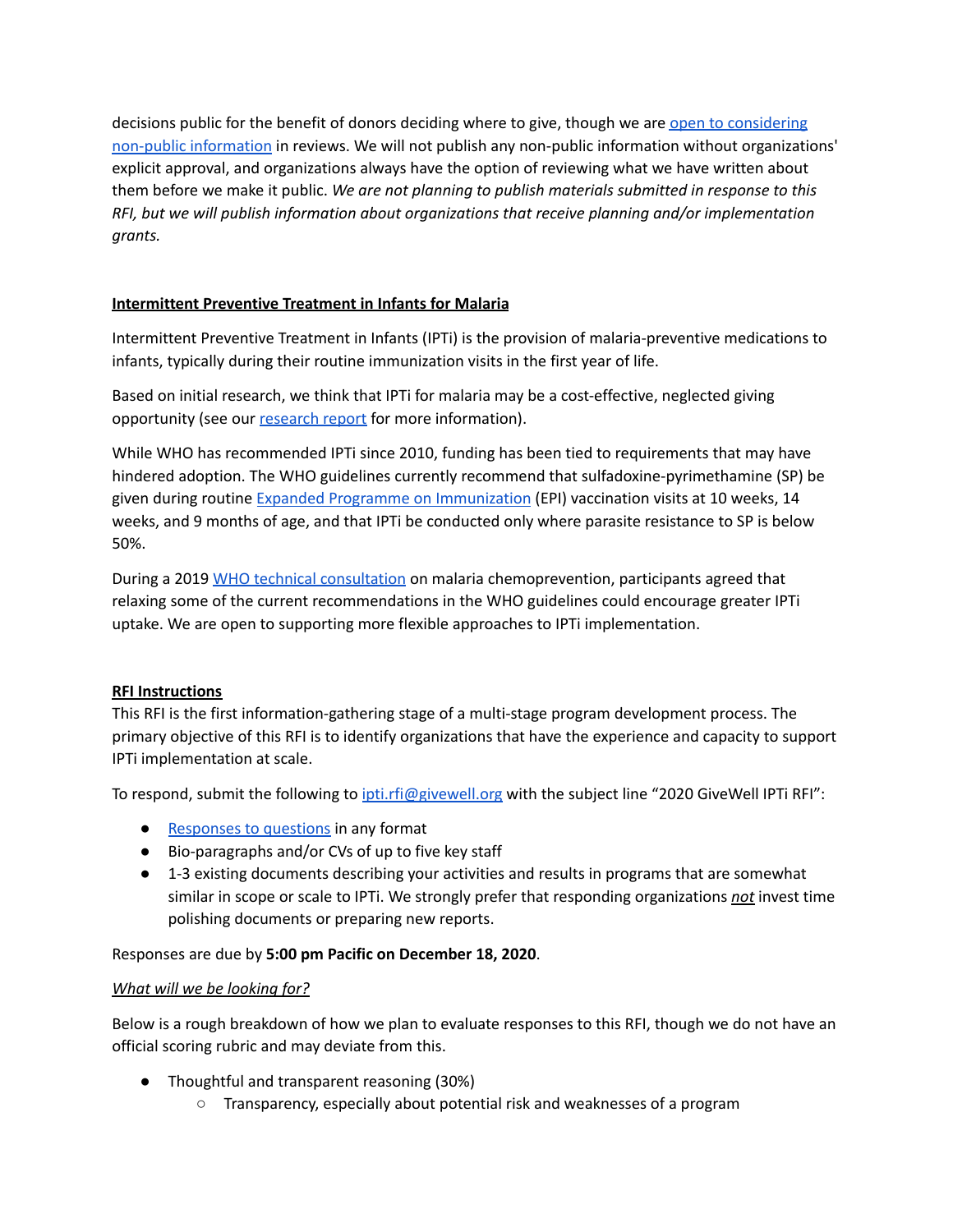- Realism about big-picture vision and plans
- Clarity of communication
- Organizational capacity and experience (30%) (see Q&A for more [information\)](#page-6-1)
	- Experience with IPTi specifically is not required.
	- Demonstrated experience in providing technical assistance to governments to bring service delivery to scale OR in delivering services directly to recipients at scale.
	- Track record of conducting strong monitoring and evaluation
	- Qualifications of key personnel
- Positioning (20%)
	- Local presence in target geographies
	- $\circ$  Existing global network and/or demonstrated ability to expand to new geographies
	- Role/influence in the field
- Alignment with GiveWell (15%)
	- Early program considerations clearly aimed at maximizing impact per dollar
	- Learning mindset
- Attention to detail/meeting the basic requirements of the RFI (5%)
	- See Q&A [below](#page-8-0) for more detail on the word limits

Questions about the RFI process can be addressed to *[ipti.rfi@givewell.org](mailto:ipti.rfi@givewell.org)* by December 11, 2020, and responses to questions will be posted [here](#page-6-0).

## <span id="page-2-0"></span>**After the RFI**

#### *Additional information gathering*

We may request phone meetings or additional information from a subset of organizations in January and February of 2021.

#### *Funded GiveWell grant investigation*

We may offer grants of \$50,000 to one or more organizations to conduct more detailed project planning to inform a GiveWell grant investigation. (see more in **Q&A** [below](#page-6-2))

The goal of this stage of work would be to build out a more detailed project plan, monitoring and evaluation plan, and budget. A key output of this phase would be inputs for a GiveWell grant investigation and cost-effectiveness analysis ( $\frac{see \, here}{see \, here}$  $\frac{see \, here}{see \, here}$  $\frac{see \, here}{see \, here}$  for an example of a recent technical assistance grant investigation summary). During this phase, organizations would work closely with GiveWell.

The GiveWell grant investigation will focus on:

- Feasibility of the program plan and likelihood of success at scale
- Cost-effectiveness of the intervention at scale
- Strength of proposed monitoring and evaluation plans
- Qualitative [impressions](https://www.givewell.org/charities/top-charities/2019/qualitative-assessments#Qualitative_assessments_of_top_charities) of the organization

#### *Initiating implementation*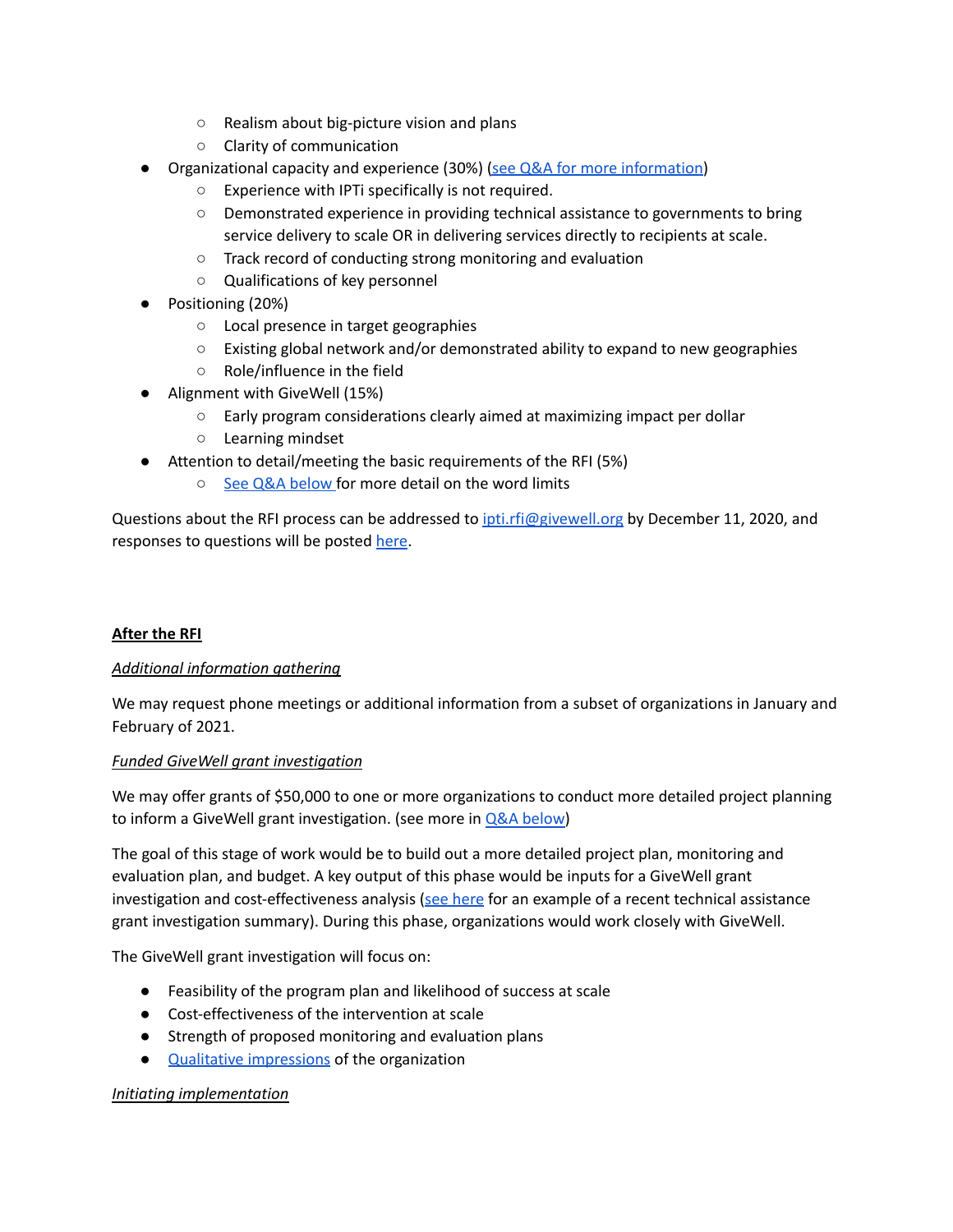Conditional on a successful grant investigation, GiveWell will fund one or more organizations to conduct operational pilots and/or scaled implementation of IPTi, according to their project plans.

Our best guess is that initial piloting and/or implementation grants may be between \$250,000 and \$10 million, depending on scope and duration (see  $Q&A$  for more [information](#page-6-3) on budget for implementation phase). We will consider grant renewal and/or scope expansion after the initial implementation grant is made.

Note that many funders are interested in supporting programs that ultimately lead to full transition to government. Our goal is to expand IPTi implementation even if that means that GiveWell provides significant funding over a long time horizon.

## <span id="page-3-0"></span>**Working with GiveWell**

Our impression from talking to grantees is that GiveWell operates differently from other funders. Below are some pointers to support your engagement with GiveWell:

- We strongly prefer to work with organizations that are candid with us about programmatic strengths and weaknesses, opportunities and challenges, successes and problems. We prefer a level of transparency that can feel counterintuitive to organizations used to "selling" their programs. And while candor may not accrue immediately to your benefit, in the longer term it is the cornerstone of a strong relationship with GiveWell.
- While we do ask a lot from charities throughout a grant review process, we want to make the process as low-cost and smooth for you as we can. In general, we ask that you not create new written materials for us unless explicitly requested. We also encourage charities to tell us when answering a question will be very time-consuming, or when you think we are not asking the right questions or getting something wrong.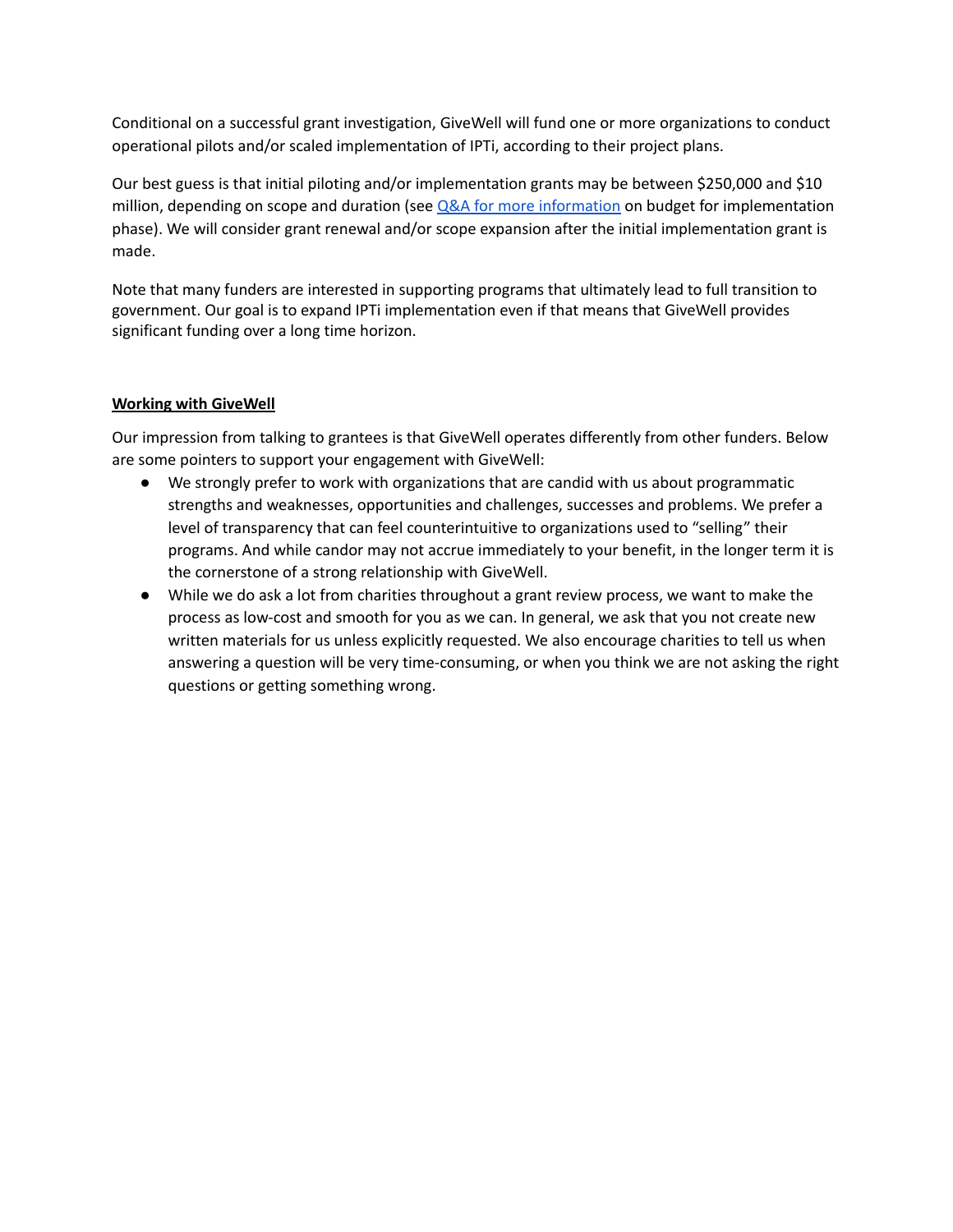#### **RFI Questions**

<span id="page-4-0"></span>Please include answers to the following questions in a written document. The document format, font, etc., are not important.

For organizations applying in partnership, please answer the organizational background questions #1-5 for each organization separately.

## *Organizational background*

- 1. Name of organization
- 2. Type of entity
- 3. Total organizational revenue
- 4. What are your organization's top five sources of funding, by percentage of total revenue? [\(see](#page-6-4) Q&A for more [information\)](#page-6-4)

(100-word limit per organization)

5. Which countries do you operate in? What is the nature of that operation, including permanent staff based in each country? (see Q&A for more [information](#page-6-5))

(200-word limit per organization)

6. For organizations applying in partnership, what is the nature of your partnership?

(100-word limit)

#### *IPTi narrative*

Please adhere to the word limits (see Q&A [below](#page-8-0) for more information on word limits); we've set these to be clear that we are *not* looking for fleshed-out plans or a concrete proposal. We are instead more interested in how you would approach thinking about this. We would expect more detailed plans to be developed in the program-planning phase.

1. Where would you focus geographically and why, OR how would you go about prioritizing where to focus geographically?

(200-word limit)

2. What would your goals be for the planning period? What activities would you undertake to achieve those goals?

(300-word limit)

3. What is your preliminary big-picture vision for the path to scale, OR how would you go about building that vision?

(300-word limit)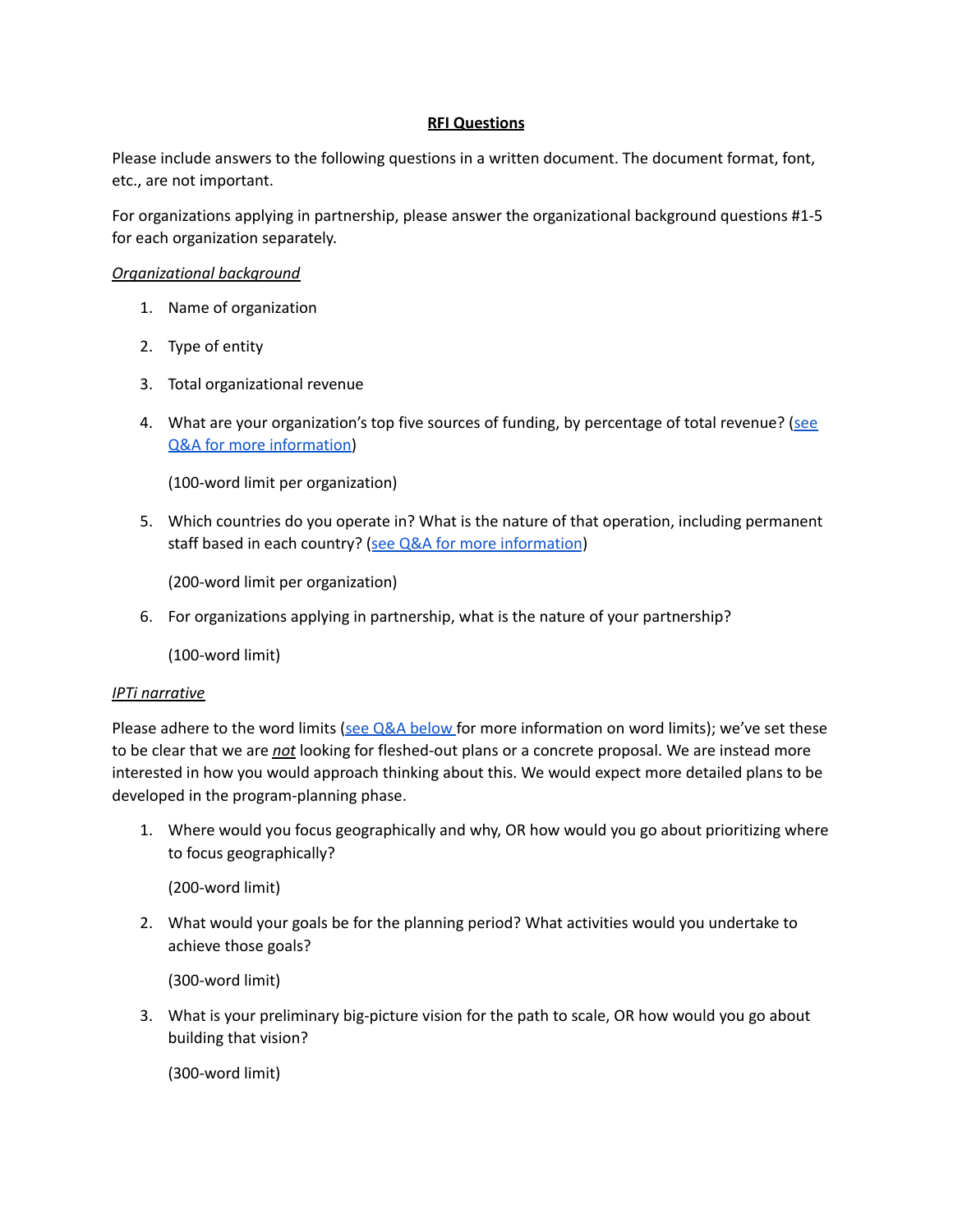4. OPTIONAL: What else would you like GiveWell to know (about the program, about your organization, about what we might be getting wrong)?

(250-word limit)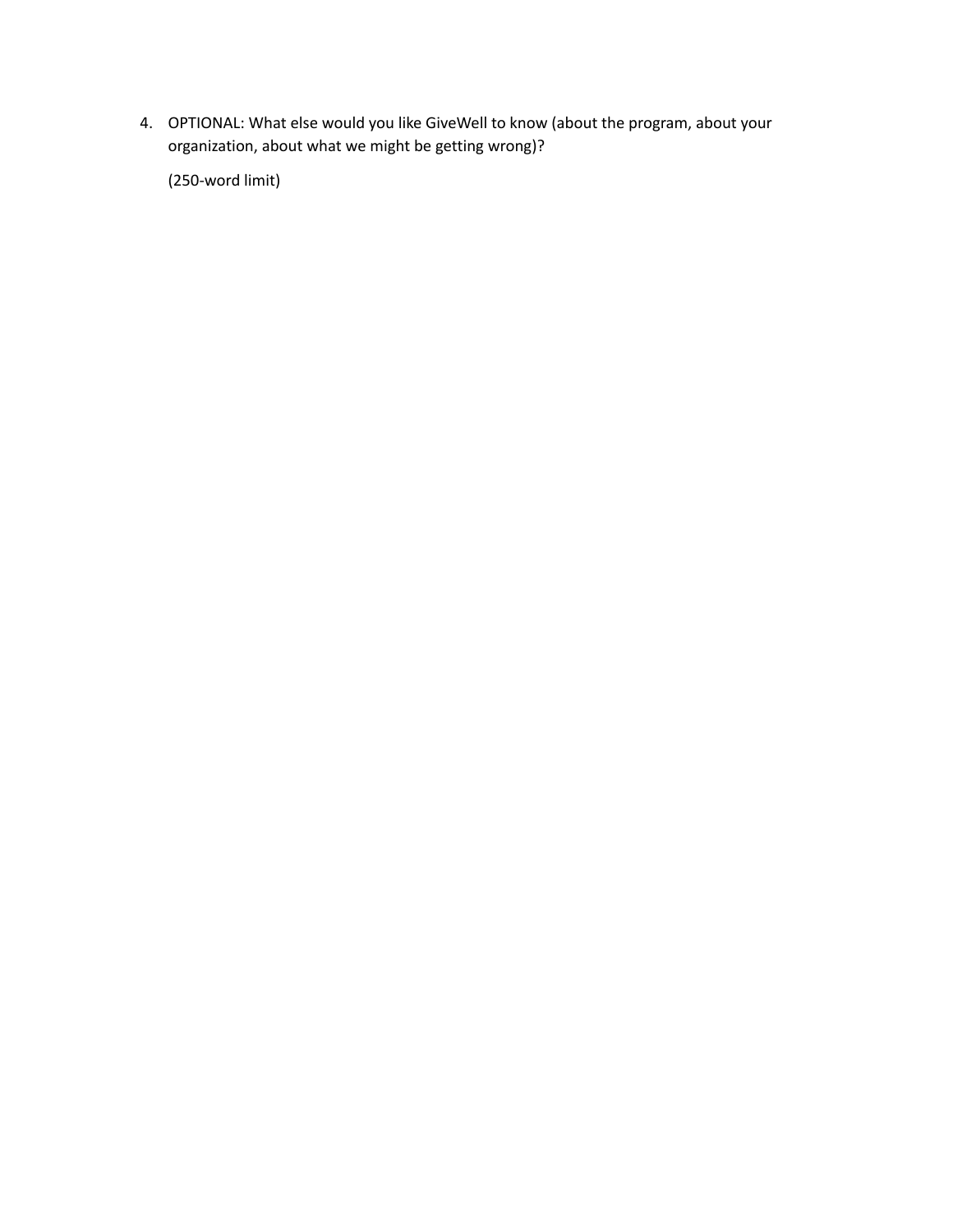# <span id="page-6-0"></span>**Q&A**

Questions about the RFI process can be submitted to *[ipti.rfi@givewell.org](mailto:ipti.rfi@givewell.org)* through December 11, 2020, and responses to questions will be posted here.

<span id="page-6-5"></span><span id="page-6-4"></span><span id="page-6-3"></span><span id="page-6-2"></span><span id="page-6-1"></span>